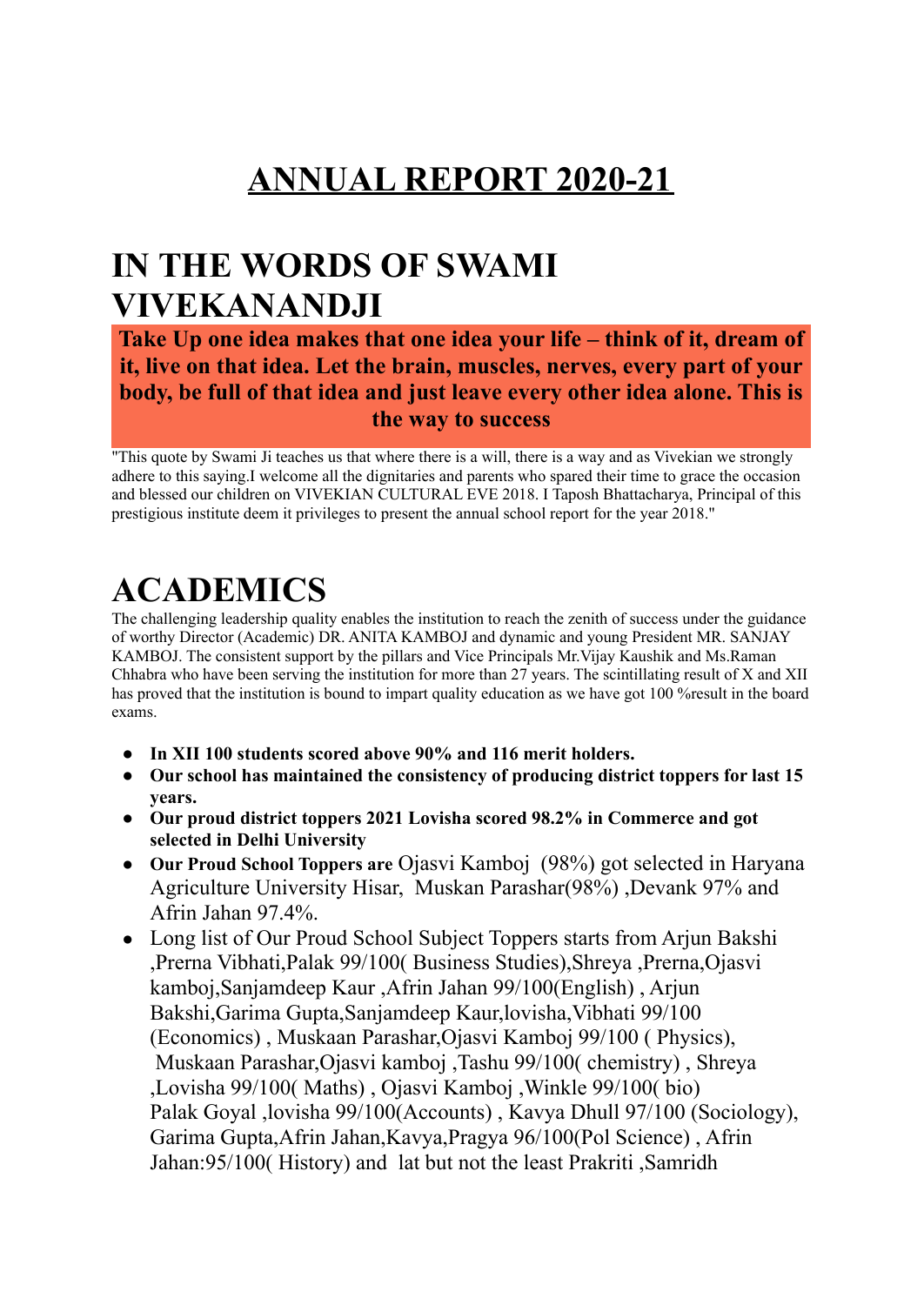89/100(Psychology)

- **● Regardless of the change in pattern of class X board Exam the gems of our school have once again proved themselves by giving 100% results.**
- 83 students scored above 90% and 129 are merit holders.
- The All India Subject Toppers\* Pari Nanda 100/100 (Hindi), Vinamra Garg and Vansh Miglani 100/100 (Maths) , Vinamra Garg and Vaibhav Goel (100/100) (Science)
- School Toppers\* Ist Vinamra Garg (99.6%), IInd Rahil Gupta (99.2%) and IIIrd Tanvi and Tanvi Dua (98.8%).
- Highest Marks Subject Wise\* Rahil Gupta 99/100 (English), Pari Nanda 100/100(Hindi) , Vinamra Garg and Vansh Miglani 100/100(Maths) , Vinamra Garg and Vaibhav Goel (100/100) (Science), Rahil Gupta and Vaibhav Goel 100/100(Social Science) and Vinamra Garg 100/100(Computer).

## **SPECIALACHIEVEMENTS**

### **Achievements**

- ❖ Our school has been recognized as a 'Green School' by Down to Earth India's leading magazine on Environment and Climate Change**.**
- ❖ **Dr. Akshita Gupta, the former student of the school has made us proud by clearing UPSC Exam (2020) in her first attempt and becoming an IAS. Kudos to theVivekian.**
- ❖ **Ojasvi of class 12 won Gold medal inNational Roller Skating Champion ship at the World Scout Jamboori held in West Verginia ,USA.**
- ❖ **Ria Goel**(2020-21) could clear the **NEET** exam with an astonishing Rank **667 AIR**.
- ❖ **Tanishka Garg of grade 12 bagged a Five week internship at theInternationalUnitedNations(IMUN).**
- ❖ **Tanishka Saluja** of **grade 10** accomplished a project **"Nature in Danger"** in a well acknowledged event organized by "**INTACH-Indian National Trust for Art and Culture"** and brought laurels to the school by attaining regional level rank.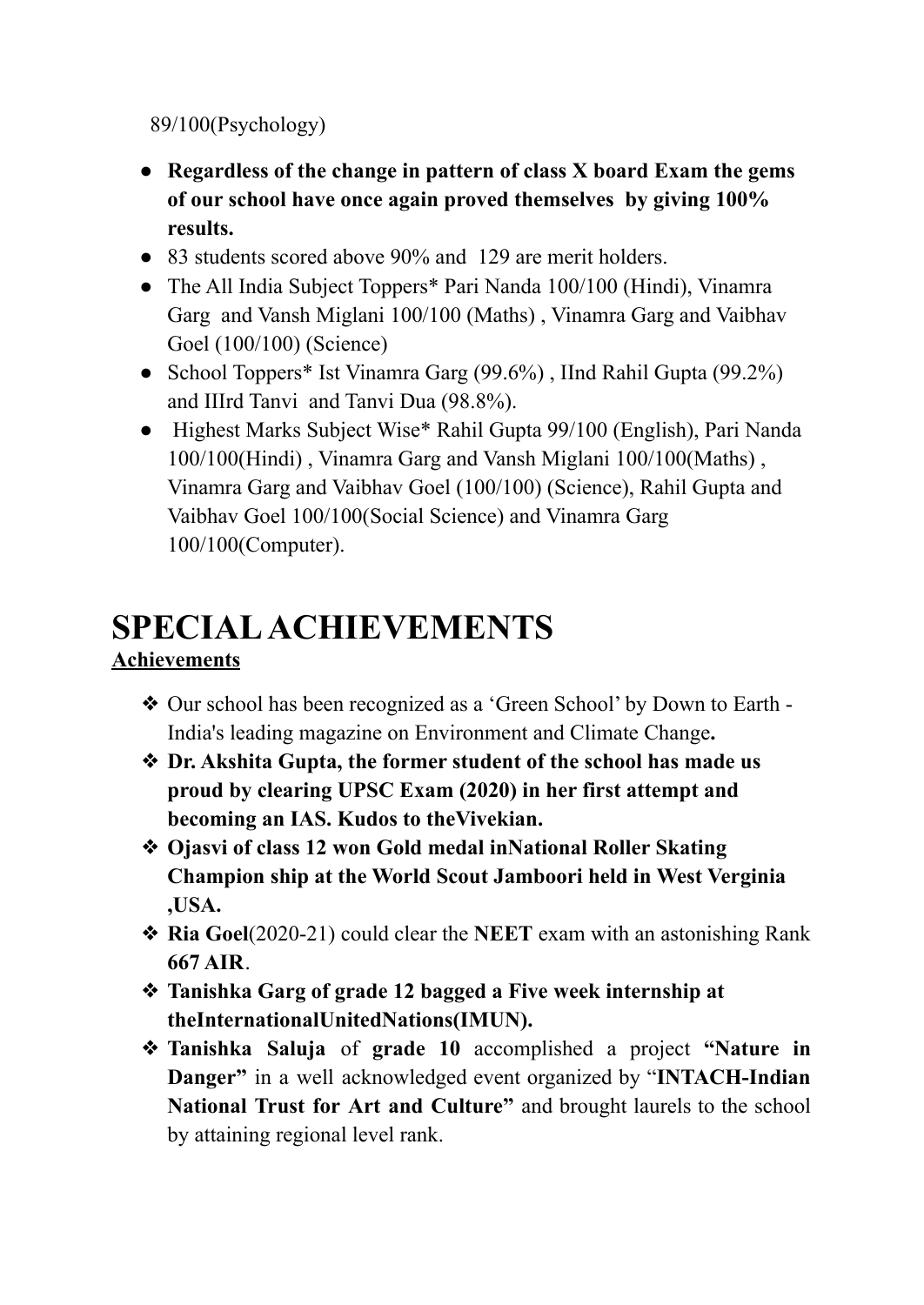- ❖ **Mithil** of **grade 3** bagged gold medal at Block Level Wrestling Tournament in 24 KG. category
- ❖ **Mankirat Singh** of **Nursery** Class got his name registered in**India Book of Record.**
- ❖ **Arnav Jain** from **Nursery** Class enthralled all by identifying 260 logos of e-commerceand got himself registered in prestigious **India Book of Record.**
- ❖ Our super melodious singers **Prakul Upreti** (Grade 5) ,**Anshul Budhiraja** (Grade 10) and **Shruti** (Grade 12) participated in solo singing competition organized by **Child Welfare Association Yamuna Nagar** and won first prize in their respective age groups.
- ❖ Our Vivekiansform**grade 6 to 8 won** first prize while from **9 to 10** won second prize at the **Divisional Level Patriotic Group Singing Competition** held at PanchyatBhawan.
- ❖ **AnavDua**(Grade 3) and **AaravDua** (Grade 5) has got the opportunity to work with Star **Ayushman Khurana** in his upcoming movie **Chandigarh Karey Ashiqi** .
- ❖ **Sanjamdeep Kaur** (2020-21 Session) has been selected in **IIM Rohtak** for integrated program in management
- ❖ Anikaet (XI Commerce)got selected as **District Chairman of Youth Committee Harshdeep Singh** (XI Commerce )has been selected as **Messenger from North Direction Camp**.
- ❖ Fencing prodigies **YashSood**(grade 4) and **Tanisha**(grade 2) made us proud by bagging gold medals in **District Level Fencing Championship**.
- ❖ **Vedant of** grade 2 got astonishing 100 percent marks in **Abacus Competition** organized by **Brain Buzz**.
- ❖ KASHISH CHAWLA [XI science ] got second position in VVM national level camp 2018-2019 held at IICT Hyderabad organized by Vigyanprasan and qualified for KVPY(level 1)
- ❖ ANIKET KAMBOJ cracked the entrance exam of IIM Rohtak for integrated program in management .
- ❖ OcimaKamboj our proud Alumni has achieved AIR -1 in GATE in Production and Industrial engineering.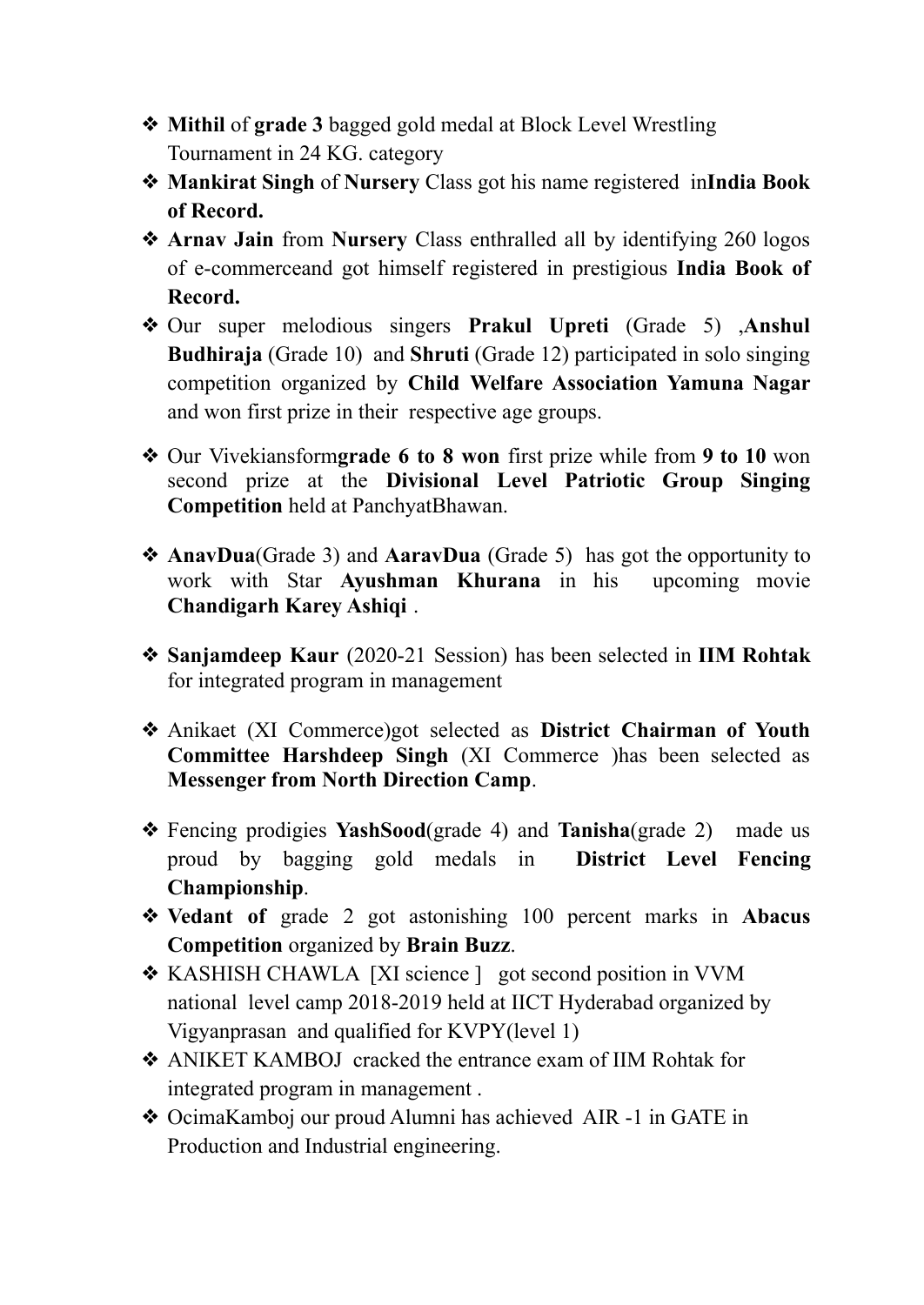- ❖ Pragya(XI Arts)won second prize at State level Solo song competition held in Gurugram.
- ❖ Self composed poem on "Save Electricity" written by Riya of Class X published in THE TRIBUNE.
- ❖ Governor of Haryana awarded ANUSHKA [IX ] for first position in state level KALASH DECORATION competition held at Rohtak To students participated in this competition
- ❖ Akshita of class XII science ,stood first in District level essay writing competition on "Water Conservation."

The spirit of heroism shown by RudraPratap of class VI by saving life of his 71 years old neighbor .

- ❖ In Innovation festival held at RashtrapatiBhavan New Delhi under the guidance of our science teacher Mr.Gaurav Kumar our students were fortunate to share ideaswith President of India.
- ❖ RashtriyaVigyaanPuraskar has honoured trophy of Merit to for our students of Class VII.
- ❖ The crowning glories of our vivekian family Ms. Bhawnajain has been crowned as Ms. Famina India Bihar 2018 and Ms.Teen Earth fire 2018 in South Africa.
- ❖ Kartik Sharma student of class 12bagged the Title of Mr.Asia's Glamour and Mr. Jammu and Kashmir 2018 .
- ❖ Students from Swami Vivekanand Public School participated in event held in Chandigarh on 19-02-2019 organized by the art of living for drug of India SRI SHANKER and other celebrities including SANJAY DUTT ,KAPIL SHARMA ,BADSHAH, GURDAS MANN pledged against the drug abuse & encouraged youngsters to abstain from the use of drugs to make a way for drug free India .
- ❖ Arpit, Akshit and Raghav of XII Science are selected for Zonal Level science quiz.
- ❖ Little scientist club of our school has been selected as one of the best science club at All India level.
- ❖ Under the guidance of Mr. GauravWalia District Science Coordinator (Academic) 12 students were honored by Eric Vyassie (Senior Scientist France) its an honor for us to be selected as only school in YNR to collaborate with France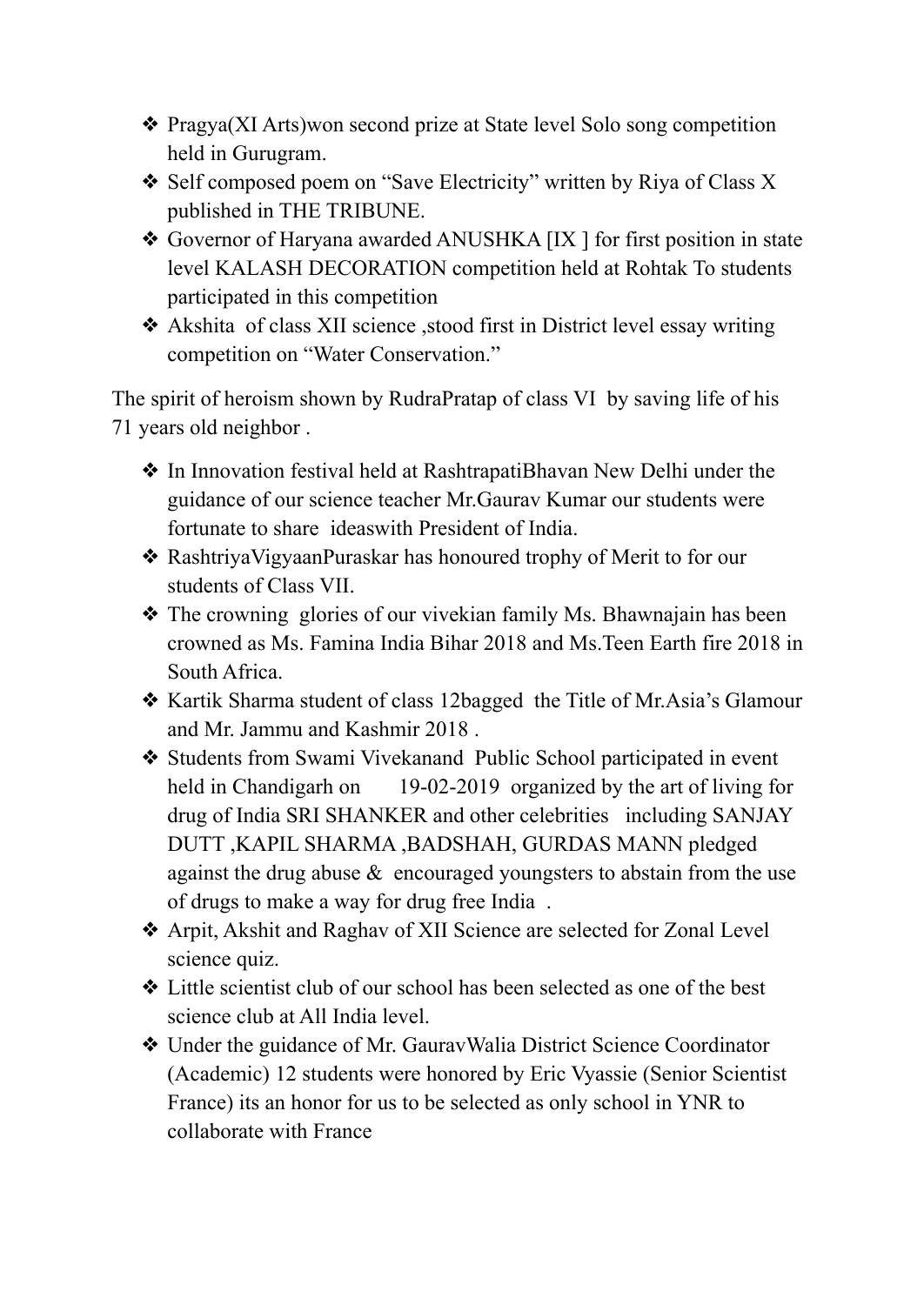- ❖ Arjun Bakshi and Ojasvi Kamboj of class X got selected for International Jamboricamp(U.S.A)
- ❖ Prabnoor,Jhalak,Renuka,Tanishka ,Aayush,Shivam and Nitin have developed an android app for school under the guidance of Ms.Aman
- ❖ Meenal MalhotraOf XII Secured IInd Position in singing at Sangeet Sadhna organized by Hira Swar Mandir Sangeet Academy.
- ❖ Our 10 students bagged different positions in different categories organized by ISKON.
- ❖ Our 5 students were honored by ARAYA SMAJ SAMITI for participating in Vedic Gyan competition .

### **A SCHOOL WITH ALL MODERN AMENITIES**

School is providing all modern amenities to its students from Nursery to XII. To compete with this modern world, the school has started smart classes, now the students are being shaped for future under our expert teachers. The school is thinking over to introduce latest technology for out Tiny-Tots. School is best in sports and the facilities provided are Swimming Pool with water treatment facility, skating rink, lush green playground & lawns, volley ball court, tennis court, basket ball court, 2 big air-conditioned . auditoriums, well equipped labs, Yagyashala& different clubs for all co-curricular activities are salient features of our quality education.

# **SKATING**

Our School skating team is not best only in town but it is well known in India. Skaters proved their excellence not only in national but also at international competition. We have our excellence in America , Spain , China , france , columbia , etc. Till now our skaters received more than 2 Crore as scholarship and cash award from Haryana sports deptt. , Coach Vishal Bakshi was honoured by district administration for his excellent contribution in field of sports.

Our skaters won 11 gold medals and 8 silver medals in 55 National Roller Skating Championship. Our students Arjun Bakshi , Angad ,Devansh , Parth , Shantanu , Sidhant , Abhishek , Lovish , Vineet , Madhav and Milan won 53rd Haryana school State Skating Championship organized by Education department held at Gurugram.

### **SPORTS**

The President of school Mr. Sanjay Kamboj has great interest and love for sports. He always promotes and encourages the rising talent of the school. This year he introduced football club in school to nurture soccer talent.

- **● The coach and mentor Mr. Sachin Panjeta and Vishal Kumar blossomed the talent of our young sportsmen at National and state level.**
- **● Bhagesh Goyal is playing for Indigo cricket club in Melbourne Australia**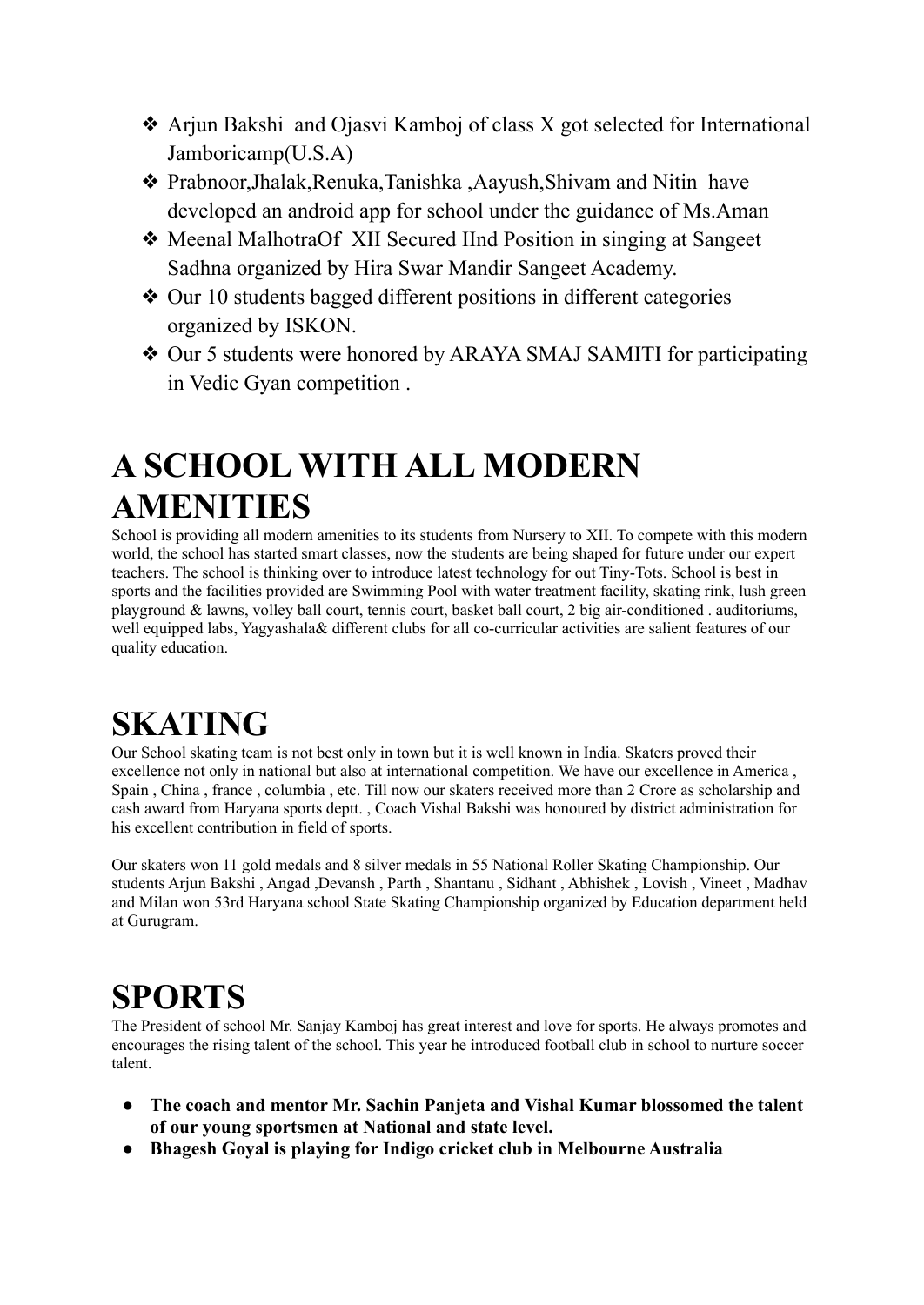- **● Rajan Tyagi and Varun Goel of class XII have been selected in West Delhi Cricket Academy Guidence provided by Indian U-19 Cricket coach Mr.Abhay Sharma The academy which produced honourable Indian Cricket team Caption Virat Kohli.**
- **● Yash Gulia ,Amit Bhandri,Gautam ,Divesh,Aryan,Garvit,Deepanshu are selected in Haryana school state level cricket Tournament.**
- **● Our U-17 football team got selected for Reliance Youth Foundation Program.**
- **● Other players who are selected for state level competition under the mentorship of Mr.Vishal Kumar are Ananya Kamboj(VIII,Karate) ,Surbhi Singla(VIII swimming) and Sanvi arora of class Vi for basketball.**
- **● Siddharth of class (XI) National Tennis player at Hyderabad and Mysore bagged first position in khel Mahakumbh and JYTA at DPS,Jagadhri.He is also selected for Thailand.**
- **● Saanvi arora (VI) got II position in 3x3 half count Basket ball tournament held at Zirakpur.**
- **● 10 students participated in CBSE North zone 2nd Badminton Tournament held at Ghronda.**
- **● Shivam Manaktala of class XII got 3rd position in Bench press competition organized by power lifting Gym association of Haryana.**
- **● Ishika (VI) and Surbhi(VIII) were selected in state level swimming competition.**
- **● Prince of class XII participated in wrestling at state level.**
- **● Ananya Kamboj (VIII) and Gautam Singla (VI) won Gold medal in State level Karate.**
- **● Arjun Bakshi(X) ,Rishabh and Priyanshu odf VI got selected in state level soccer championship.**
- **● Khushmeet(VIII) Kashish (VI),Riya (VIII), Chakshu(VI),Naveen(VIII) and Arjun(VIII) ,Khushwant,Arjun and Naveen of Class VIII and Khushi and Chakshu of class VI were selected in state level Chess Championship.**
- **● Harshdeep(VIII) ,Anikait(VIII),Devyansh(VII)and Shubham (VIIhave been awarded Rajya Puraskar for Bharat Scouts & Guides by Haryana State Govternment at Taradevi Shimla**
- **● Priyansha Garg(VIII),Anmol(XII),Aarchi of class X were selected in state level Badmintion.**
- **● Siddharth (XI),Siddharth Mohan(VII),Mannat(VI),Dhurav (X) Swasthi(VI),Simran(VII) ,Hardik(VIII) got selected in state level Lawn Tennis.**
- **● Kasish chawla(X) and Shivansh(IX) got selected in State Level Table Tennis Tournament held at Rewari.**
- **● Akshit Kalas and Raghav tyagi(XI) got selected in State Level Taekwondo Tournament.**
- **● Gagan got selected in State Boxing Tournament held at Karnal.**

## **EXTRA CO-CURRICULAR ACTIVITIES**

We have also conducted so many intra-school activities like: Seminars on Disaster management, Basic life support, child law awareness, road safety ,Nukkad Natika, cycle rally for social awareness .Science, Art & Craft Exhibition, Sports Day, Fete, Re-Union Party with Alumni & celebrations of cultural events. Keeping in view the safety of students' workshops on self- defense was also organized. Contribution of Rs 51000/- for Kerala relief fund by management and students.

If we revert, we find that with the blessings of Swami Ji the institution has shown remarkable progress in academics & non–academics. This institution has gifted IAS, IITs, IIMs, qualified executives, Army